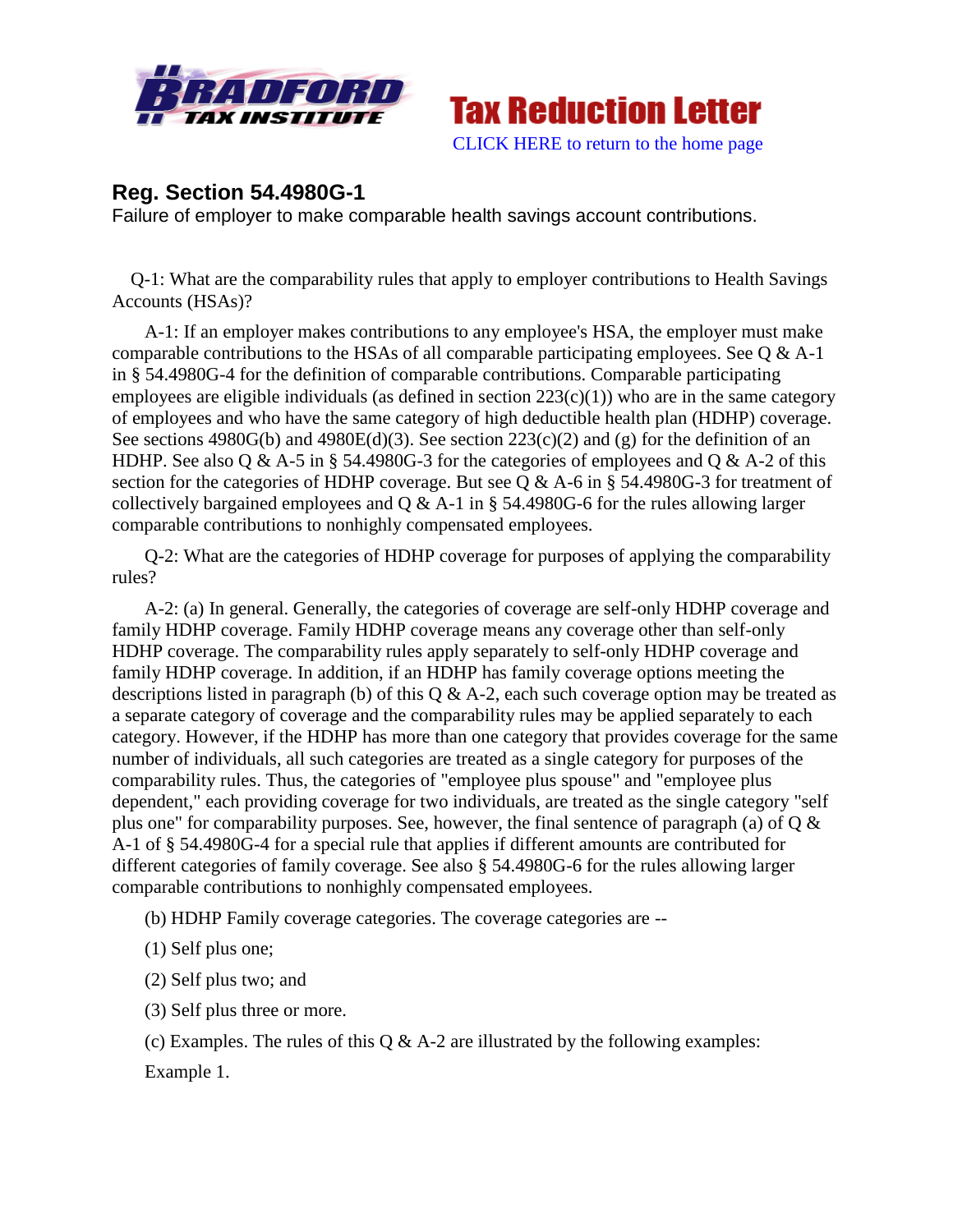Employer A maintains an HDHP and contributes to the HSAs of eligible employees who elect coverage under the HDHP. The HDHP has self-only coverage and family coverage. Thus, the categories of coverage are self-only and family coverage. Employer A contributes \$ 750 to the HSA of each eligible employee with self-only HDHP coverage and \$ 1,000 to the HSA of each eligible employee with family HDHP coverage. Employer A's contributions satisfy the comparability rules.

Example 2.

(i) Employer B maintains an HDHP and contributes to the HSAs of eligible employees who elect coverage under the HDHP. The HDHP has the following coverage options:

(A) Self-only;

(B) Self plus spouse;

(C) Self plus dependent;

(D) Self plus spouse plus one dependent;

(E) Self plus two dependents; and

(F) Self plus spouse and two or more dependents.

(ii) The self plus spouse category and the self plus dependent category constitute the same category of HDHP coverage (self plus one) and Employer B must make the same comparable contributions to the HSAs of all eligible individuals who are in either the self plus spouse category of HDHP coverage or the self plus dependent category of HDHP coverage. Likewise, the self plus spouse plus one dependent category and the self plus two dependents category constitute the same category of HDHP coverage (self plus two) and Employer B must make the same comparable contributions to the HSAs of all eligible individuals who are in either the self plus spouse plus one dependent category of HDHP coverage or the self plus two dependents category of HDHP coverage.

Example 3.

(i) Employer C maintains an HDHP and contributes to the HSAs of eligible employees who elect coverage under the HDHP. The HDHP has the following coverage options:

(A) Self-only;

(B) Self plus one;

(C) Self plus two; and

(D) Self plus three or more.

(ii) Employer C contributes \$ 500 to the HSA of each eligible employee with self-only HDHP coverage, \$ 750 to the HSA of each eligible employee with self plus one HDHP coverage, \$ 900 to the HSA of each eligible employee with self plus two HDHP coverage and \$ 1,000 to the HSA of each eligible employee with self plus three or more HDHP coverage. Employer C's contributions satisfy the comparability rules.

Q-3: What is the testing period for making comparable contributions to employees' HSAs?

A-3: To satisfy the comparability rules, an employer must make comparable contributions for the calendar year to the HSAs of employees who are comparable participating employees. See section 4980G(a) *[26 USCS § 4980G*(a)]. See Q & A-3 and Q & A-4 in § 54.4980G-4 for a discussion of HSA contribution methods.